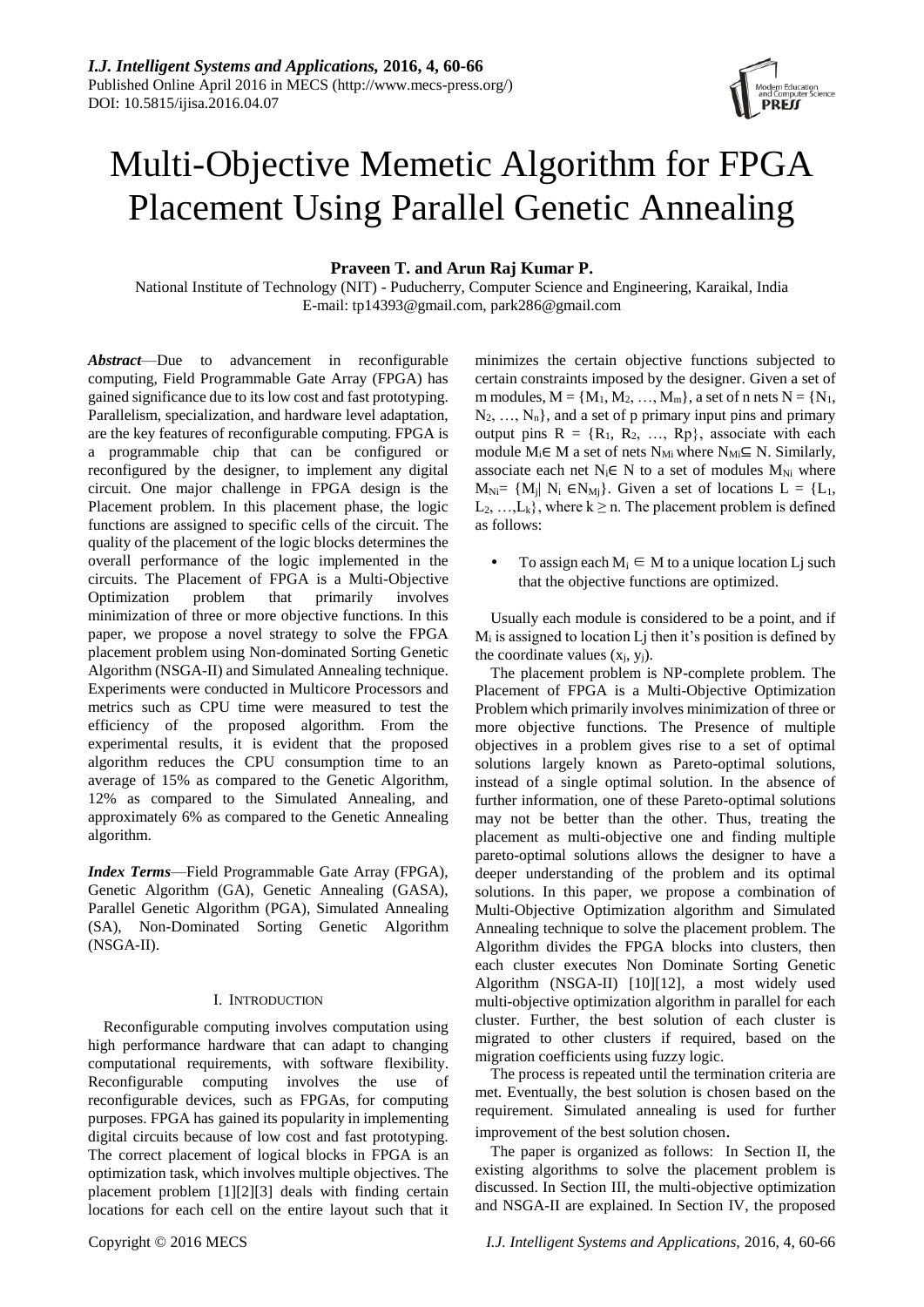algorithm is elucidated. In Section V, the experimental results and graphs are analyzed and Section VI concludes our work.

#### II. EXISTING ALGORITHMS

Placement is usually separated into global and detailed placement. Global placement algorithms [17][18] include analytical techniques whereas detailed placement uses various kinds of local optimizations. Some of the placement techniques in the literature have been discussed in this section.

The first one is Genetic algorithm [1][3][4]: The algorithm starts with an initial set of random solutions termed as population. Each individual in the population consists of a string of bits termed as genes. The chromosome, which is made up of genes, represents a solution to the problem. At each generation, the individuals in the current population are evaluated using fitness function. These individuals with high fitness values, i.e. good placement solutions, are more likely to be selected and genetic operators such as crossover and mutation are employed to find a good solution. As a result, the fitness of population evolves as the number of generation increases. Different types of genetic algorithms with different combination of selection and crossover operators have been used in literature.

Second one is Simulated Annealing [1][6][9]: The algorithm starts with random initial set of solutions and initialization of high temperature. Perturb the solution with a defined move, and the change in value due to the corresponding move is calculated, depending on which acceptance or rejection of the corresponding move is to be decided. The temperature value is updated by lowering the temperature and repeat the process until the freezing point is reached.

Third one is Parallel Genetic Algorithm (PGA)[5][21]: The algorithm divides the FPGA into different clusters and then genetic algorithm is applied parallel to each cluster. The best solution from one cluster is sent to the other by using migration technique. Different approaches of PGA such as the master-slave approach, Grid approach, parallel simulated annealing approach, etc., have been used in literature.

Fourth one is Genetic Annealing Technique [7][9]: The genetic algorithm is applied over a period of generation and then the best solution is chosen. Simulated annealing is used for local optimization.

Fifth one is the Stochastic Tunneling Approach [13]: The Dynamically adaptive stochastic tunneling (DAST) algorithm is to avoid the "freezing" problem commonly found when using simulated annealing for circuit placement on field programmable gate arrays (FPGAs). The placement is achieved by allowing the DAST placer to tunnel energetically inaccessible regions of the potential solution space. The existing solutions in the literature are compared and listed in Table 1.

Table 1. Comparison of Existing for FPGA Placement

| <b>ALGORITHM</b>                       | <b>ADVANTAGES</b>                                                                                                                                                                                     | <b>DISADVANTAGES</b>                                                                                                                                                                                                              |  |
|----------------------------------------|-------------------------------------------------------------------------------------------------------------------------------------------------------------------------------------------------------|-----------------------------------------------------------------------------------------------------------------------------------------------------------------------------------------------------------------------------------|--|
| Genetic<br>Algorithm<br>(GA)           | The algorithm<br>works over a<br>population of<br>solution and is<br>based on natural<br>selection.<br>therefore with<br>fitness function<br>the search is<br>guided to find the<br>optimal solution. | Sometimes it may get stuck<br>in local minimum and may<br>not yield the global<br>solution. It is slow process.<br>For large problem, the<br>determination of the<br>optimal solution may take<br>considerable amount of<br>time. |  |
| Simulated<br>Annealing<br>(SA)         | It is comparatively<br>much faster than<br>the genetic<br>algorithm.                                                                                                                                  | It does not yield the exact<br>global solution but solution<br>near to the global solution.                                                                                                                                       |  |
| Parallel Genetic<br>Algorithm<br>(PGA) | Comparatively<br>much faster than<br>the both, genetic<br>algorithm (GA)<br>and simulated<br>annealing (SA).<br>The number of<br>iterations is much<br>lower.                                         | Synchronization and<br>migration problem exist,<br>because of which it may<br>not give better solution.<br>Fixing the migration rate as<br>constant may hinder the<br>performance of the<br>algorithm.                            |  |
| Genetic<br>Annealing<br>(GASA)         | Yields a much<br>better and quality<br>solution as<br>compared to the<br>other algorithms.                                                                                                            | The number of Iteration<br>becomes too higher which<br>degrades the performance<br>of the algorithm.                                                                                                                              |  |

#### III. MULTI-OBJECTIVE OPTIMIZATION AND NSGA-II

Classical optimization methods suggest converting the multi objective optimization problem to a single-objective optimization problem by emphasizing one particular Pareto-optimal solution at a time. This is done by the weighted sum or ɛ-constraint approach. Although it is argued that the conversion of the multi objective problem to a single objective can find pareto-optimal solution but there are few drawbacks. First, the multiple applications may not always produce different optimal solutions. Second, uniformly distributed set of pareto-optimal solutions may not be found i.e., better spread of solution may not be obtained. Thus, multi-objective optimization are computationally faster and ideal for finding well distributed set of pareto-optimal solutions.

In the proposed algorithm, NSGA-II[10] is used for the multi-objective optimization. Our problem is a three objective optimization problem where we have to place the logical blocks of FPGA such that the following goals are achieved:

- Critical path or the time for mapping is minimized.
- The power consumption of the programmable routing is minimized.
- The overall wire-length of the mapped circuit is minimized.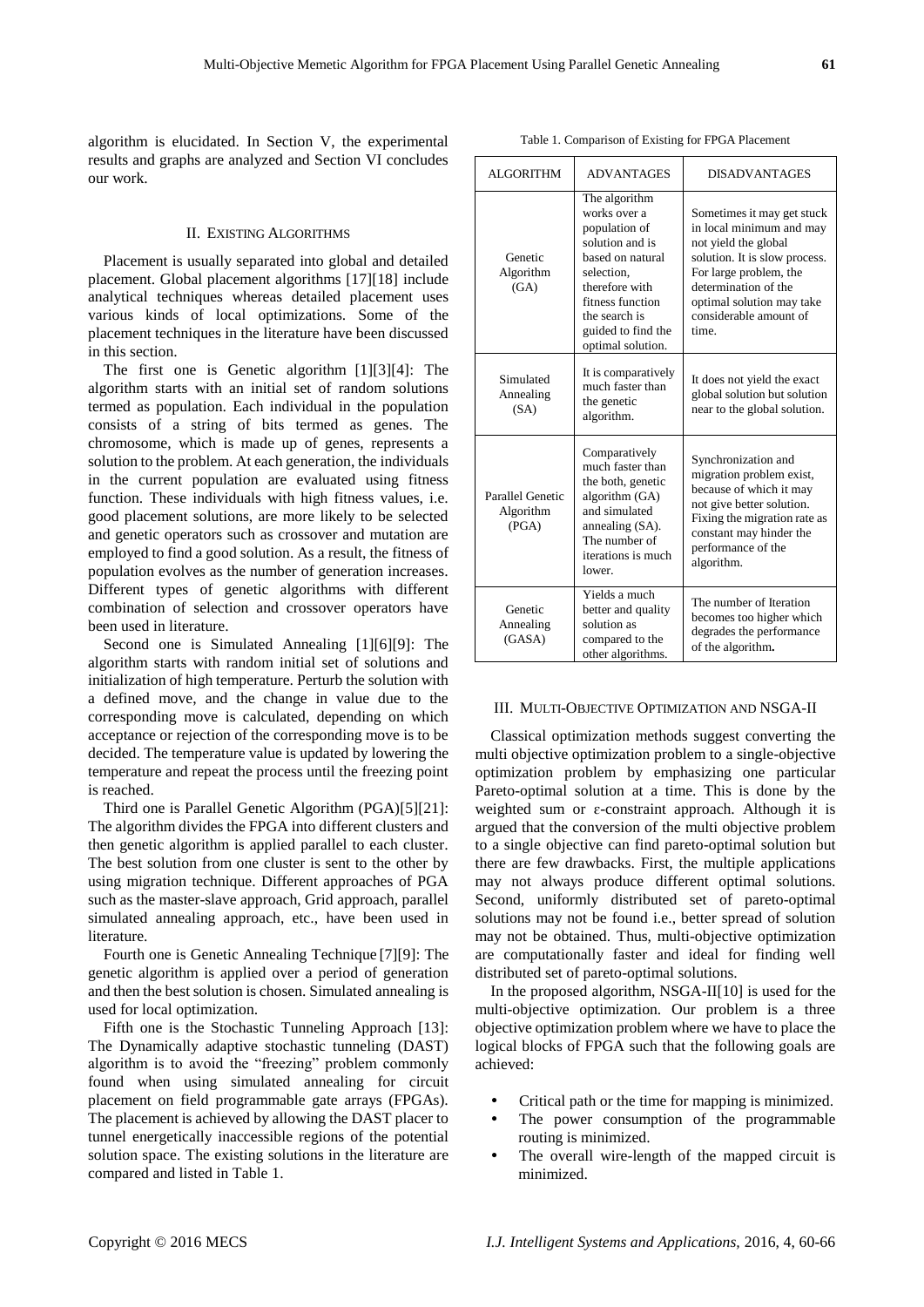In NSGA-II[10][12], the offspring population  $Q_t$  is created from the parent population  $P_t$ , by using normal genetic operators like selection, cross-over, and mutation.  $P_t$  and  $Q_t$  are combined to form a new population  $R_t$  of size 2N. Further, NSGA is used to classify the entire population  $R_t$  and the new population is filled by solutions of different non dominated front at a time. The filling of solutions starts from the order of best non-dominated front, the next and so on. Since only N slots have been occupied from the 2N slots of the population  $R_t$ , the rest of the solution that cannot be accommodated in N slots are discarded. When the last allowed front is to be considered, there may be more solution in the front than the solution to be accommodated. Instead of arbitrarily discarding some members from the last front, the solution that makes diversity of the selected solution highest is chosen. This is done by crowded distance sorting approach.

#### IV. PROPOSED ALGORITHM AND METHDOLOGY

The Proposed algorithm shown in Figure I combines the Parallel NSGA-II and the Simulated Annealing (SA) approach such that it yields a quality and faster solutions as compared to the existing algorithms. Initially, the algorithm divides the FPGA blocks into clusters. Further, each cluster executes NSGA-II, in parallel for each cluster. Within each cluster, the algorithm treats each individual as an active entity or a process. Each process communicates with every neighboring process. To perform selection, each process sends its fitness value to every neighboring process, and then waits to receive either a specified number of communications from neighboring individuals, or a new individual to replace itself. If a process receives information from neighboring individuals, both selection and mutation are done without the knowledge of the other processes. The resulting children are combined with their respective parents and the non-dominated sorting is applied on them to identify different fronts. The best children are selected from the best front, then next and so on. These children replace the parents and a new generation begins.

Mutations are also done such that it converges to global solution quickly. The best solution of each cluster is migrated to other clusters if required based on the migration rate determined using fuzzy logic. These steps are executed in parallel for each cluster until the value stabilizes over a period of generations or the termination condition is met. Finally, from the set of pareto-optimal solutions obtained, the best solution is selected based on the requirement and simulated annealing is done for further improvement.

#### *A. Chromosome Representation*

The first and foremost step in the encoding process is to identify each member of the population uniquely and distinctly. The proposed algorithm uses a different type of chromosome representation [12] as compared to the traditional approach. The two dimensional array of



Fig.1. Flowchart of the Proposed Algorithm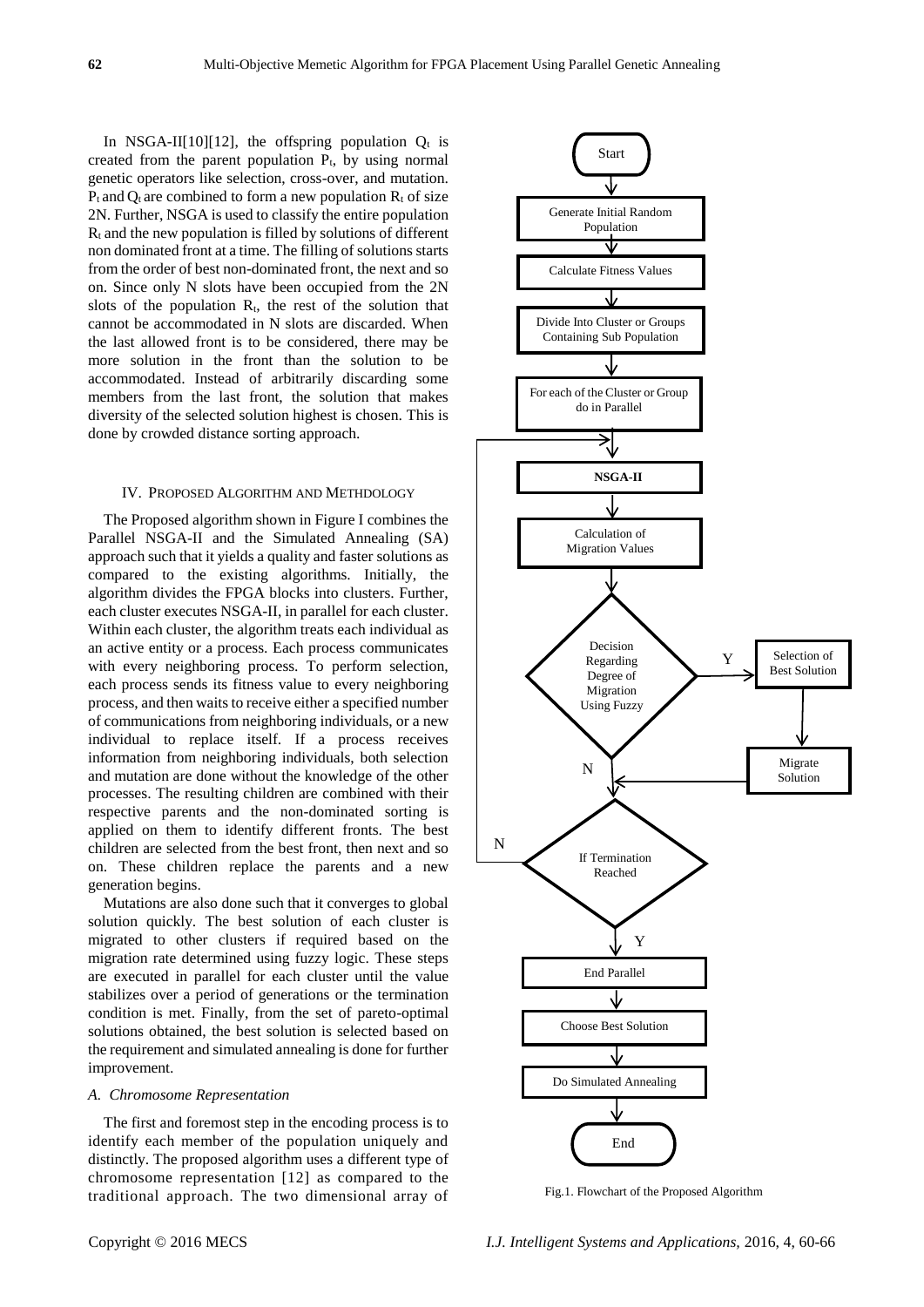components are represented by one dimensional array by one dimensional array by using left to right scan performing in a top to bottom fashion. This way we have n-element string of integers representing different component. In this representation, the i<sup>th</sup> position from left of the string, an integer between 0 and (i-1) is allowed. The String is decoded to obtain the placement as follows, the i<sup>th</sup> position denotes the placement of component 'i' in the permutation.

The decoding starts from left most position and proceeds serially towards right. When decoding i<sup>th</sup> position, the first (i-1) components are already placed, by providing with 'i' place holders to position the  $i<sup>th</sup>$  component. The advantage of this type of chromosome representation is that simple cross-over and mutation operators are used. This reduces the complexity of the code.

For example, consider six components (p-u) to be placed on a 3X2 array. Consider a random string which denote a solution, (0 0 2 1 3 2) then by decoding using the above method we get the following permutation (q s u p t r) corresponding to the above string. On converting to two dimensions, it is represented as follows:



#### *B. Fitness Functions*

The proposed algorithm is implemented for optimization of three objective functions. The three objectives that are to be minimized are as follows:

#### (i) Cost Function for Wiring in Placement [3]:

$$
Writing \; Cost = \sum_{i=1}^{N} q(i) * [bbx(i) + bby(j)] \tag{1}
$$

where N is the Number of Nets,  $bbx(i)$  and  $bby(i)$  are the x and y dimensions of a bounding box for each net(i), and  $q(i)$ denotes scaling factor for better wire-length estimates.

(ii) Cost Function for Timing in Placement [3]:  
Timing Cost = 
$$
\sum
$$
Delay $(i, j)$  \* Criticality $(i, j)$  \* CE (2)

where CE denotes Constant, Delay(i,j) indicates the delay of the connection from source 'i' to destination 'j', Criticality (i, j) denotes the measure of how close the given i, j path is to the global critical path.

(iii) Cost Function for Power in Placement [3]:

$$
[In) Cost Function for Power In Pracement [3]:
$$
  
Power Cost = 
$$
\sum_{i=1}^{N} q(i) * [bbx(i) + bby(j)] * Activity(i)
$$
 (3)

where activity(i) denotes the switching activity on a particular net, and by reducing this component, the power consumed over long and programmable routing lines are reduced.

#### *C. Migration Problem*

The main problem in Parallel Genetic Algorithm is constant migration rate. Generally, the individuals of migration are almost the best individuals in each sub-population, so if the migration rate is set to a constant, then a high migration rate would lead to the spreads of advance individuals in all population and improves the speed of convergence. However, at the same time it decreases the population diversity. Its drawbacks are to explore different regions of the search space. On the other hand, setting a low migration rate would affect the performance of the algorithm drastically by spreading of individuals which have not fully evolved. Since we use the non-dominated sorting genetic algorithm parallel for each cluster in our proposed algorithm, we need to solve the migration problem as it's a major concern affecting the performance of the algorithm. Therefore, the migration problem is solved in our proposed algorithm by not setting the migration rate to constant, but instead it is tuned by fuzzy rule according to states of each subpopulation.

### *D. Fuzzy Logic*

In the proposed algorithm, the migration rate is decided by fuzzy rule[14][15][16] based on the average fitness value fai and the difference between the maximum and average fitness value  $(f_{mi}-f_{ai})$  in each cluster 'i'. Depending on these two variables  $(f_{ai}, f_{mi} - f_{ai})$ , we are able to understand the states of each island (early stage or final stage). In the process of the migration, some individuals in sub-population with the advanced evolutionary condition are easy to spread in all population. On the contrary, some individuals in sub-population with the delayed evolutionary condition are difficult to spread in whole population under the tuning of fuzzy rule. So the fuzzy rule plays a good part in guiding the evolutional direction for improving the quality of solution effectively.

Table 2. Fuzzy Rule Application

| $f_{ai}$ / $f_{mi}$ $f_{ai}$ | FS         | <b>FM</b>  | FL.        |
|------------------------------|------------|------------|------------|
| DS                           | <b>EVL</b> | ELL        | <b>ELS</b> |
| <b>DM</b>                    | EL         | EM         | ES         |
| DL                           | <b>ELL</b> | <b>ELS</b> | <b>EVS</b> |

Table 2 describes the application of the fuzzy rule [14][16]. FS means the average fitness in an island is small, and it also means this island is in the early searching stage. The same to the FL, it means the average fitness in an island is large, and also means this island is in the final searching stage. On the other hand, the DS means the difference between the maximum and average fitness value  $(f<sub>mi</sub>− f<sub>ai</sub>)$  in an island is small, at the same time it also implicate the individuals in this island is rather compact. The DL is difference between the maximum and average fitness value ( $f_{mi}$ −  $f_{ai}$ ) in an island is large. According to different states different parameter values such as EVL, EL,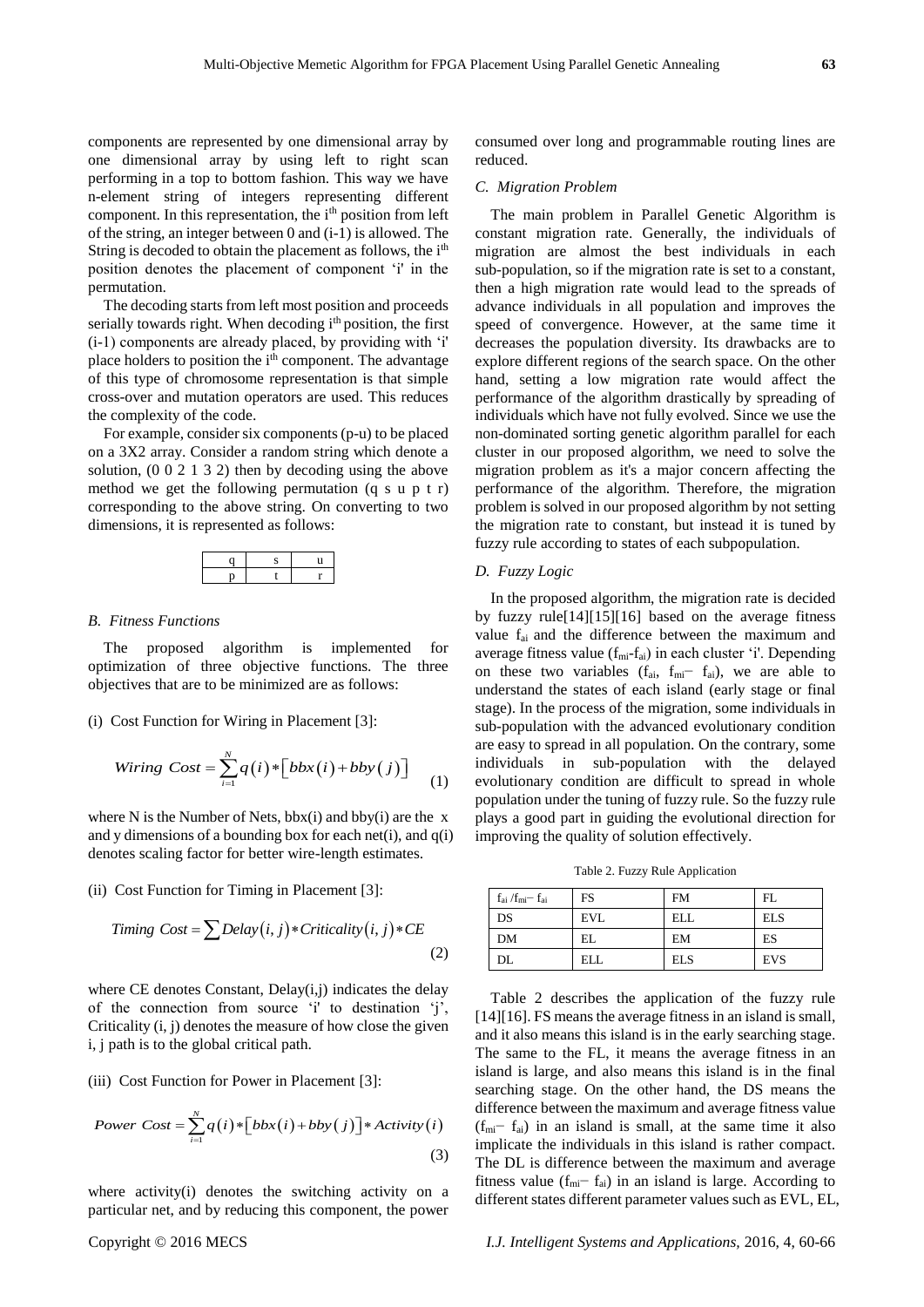ELL, etc., are set. This basically solves the above problem where the migration rate is not constant but is varied in accordance with the different states of an island**.**

#### V. EXPERIMENTAL RESULTS

The Algorithm was implemented by Message passing interface (MPI) program. The Program is directly run on the test bed with hardware requirements consisting of 64-bit Linux machine consisting of Eight Processor (32 Cores) with 2.66Ghz with internal memory of 8GB and an NVIDIA GTX280 GPU running at 1.35GHz and with 2GB of on-chip memory. The Program was tested with large datasets**.** The Performance of Proposed Algorithm was tested using different set of MCNC benchmarked field programmable gate arrays. The results showed that the proposed algorithm gives better results in terms of number of iterations and CPU time than the various traditionally existing algorithms.

Parameter settings shown in Table 3 for NSGA-II and simulated annealing (SA) are chosen and tested for the certain benchmarks.

Table 3. Parameter Settings

| Maximum no. of Population                       | 500  |
|-------------------------------------------------|------|
| Maximum no. of genes in each<br>cluster         | 65   |
| Probability of cross over                       | 0.6  |
| Probability of Mutation                         | 0.01 |
| $\alpha$ (percentage of attempted<br>movements) | β    |
| $0.15 < \alpha < 0.3$                           | 0.95 |
| $0.05 \le \alpha \le 0.15$                      | 0.8  |

#### *A. Comparison of CPU Times*

The proposed algorithm effectively improves the quality of placement and achieves less CPU time as compared to the existing algorithms in all cases without degradation of performance in the final routing stage. Table 4 shows the comparison of the CPU times of the proposed solution with the existing solutions. Figures 2, 3, 4, 5 and results show that the proposed algorithm reduces the CPU time to an average of nearly 15% as compared to the Genetic Algorithm, 12% as compared to the Simulated Annealing, nearly 6% as compares to the Genetic Annealing algorithm (GASA) and nearly 4% as compared to Parallel Genetic Algorithm (PGA).

The X-Axis of the graphs represents the MCNC benchmarked FPGA'S in which the algorithm was tested and the Y-Axis represent the CPU Time for the placement of the blocks in seconds. The Figure 2 and Figure 3 shows the comparison of the CPU time of the traditionally exiting GA and SA with the proposed algorithm. The proposed algorithm gives better results mainly because of its parallel execution and the use of hybrid approach. Figure 4 shows the comparison of CPU times of the Genetic Annealing

(GASA) with the proposed Algorithm. The Proposed algorithm gives a much better results because of the use of NSGA-II and the Parallel approach. Figure 5 shows comparison of proposed algorithm with the parallel genetic algorithm. The Proposed algorithm gives better results as compared to most of the Parallel Genetic Algorithms because of the use of fuzzy logic to determine the migration rate instead of fixing it to a constant. This improves the performance of the proposed algorithm to a great extent.

Figure 6 shows the comparison between the CPU times of proposed algorithm with all the existing algorithms.

Table 4. Comparison of CPU Times of Proposed algorithm with the Existing Solutions

| <b>FPGA</b>        | GA     | SA    | <b>GASA</b> | <b>PROPOSED</b> |
|--------------------|--------|-------|-------------|-----------------|
| 9symml             | 25.74  | 24.99 | 22.86       | 20.01           |
| alu2               | 91.76  | 80.54 | 74.27       | 69.99           |
| apex7              | 38.39  | 38.44 | 38.11       | 36.64           |
| example2           | 107.5  | 99.02 | 95.23       | 92.87           |
| pcler <sub>8</sub> | 47.25  | 44.2  | 42.69       | 40.20           |
| k2                 | 461.5  | 450.2 | 364.7       | 358.7           |
| term1              | 28.06  | 27.98 | 26.35       | 24.01           |
| 5xp1               | 64.59  | 62.22 | 58.23       | 56.66           |
| e64                | 163.70 | 160.8 | 155.21      | 153.22          |
| too-lrg            | 82.51  | 80.42 | 74.37       | 72.66           |



Fig.2. Comparison of CPU Times of Genetic Algorithm with the Proposed Algorithm



Fig.3. Comparison of CPU Times of Simulated Annealing Algorithm with the Proposed Algorithm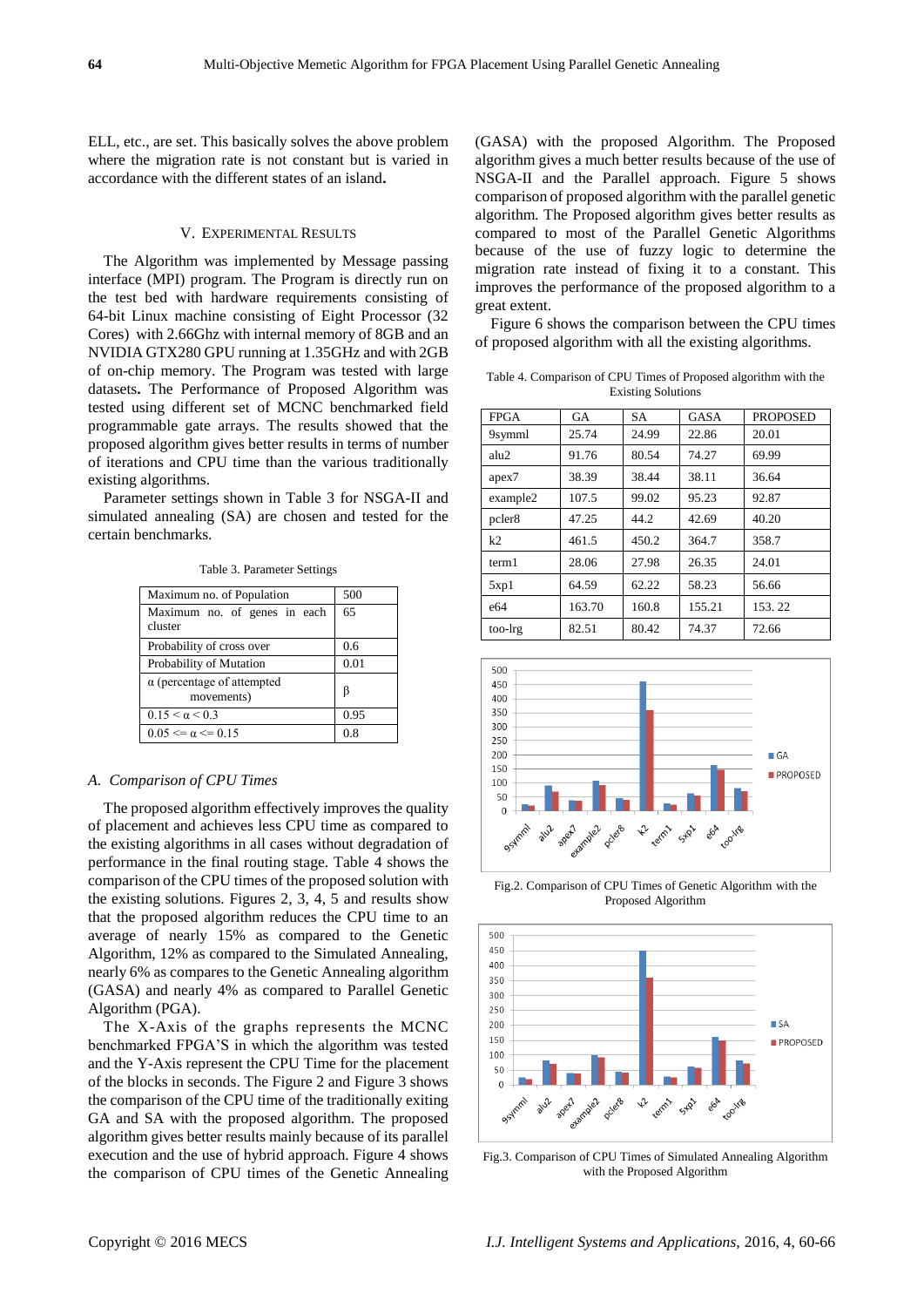

Fig.4. Comparison of CPU Times of Genetic Annealing Algorithm with the Proposed Algorithm



Fig.5. Comparison of CPU Times of Parallel Genetic Algorithm with the Proposed Algorithm



Fig.6. Overall Comparison

Thus, the analysis of the CPU times for various FPGA show that the proposed algorithm gives faster placements as compared to the existing traditional algorithms.

#### *B. Comparison of Number of iterations*

The proposed algorithm reduces the number of iterations as compared to the existing algorithms. Figure 7 shows the comparison of number of iterations of the proposed algorithm with the existing solutions. The proposed algorithm reduces the number of iterations to nearly 50% as compared to the Genetic Algorithm and the Genetic Annealing algorithm. This is mainly due to the parallel approach and the use of NSGA-II.



Fig.7. Comparison of Number of Iterations

#### *C. Quality of Solutions*

The proposed algorithm also gives better spread of solution and quality solutions as compared to the existing solutions. This is mainly achieved due to the use of Non-Dominated Sorting Genetic Algorithm (NSGA-II).

#### VI. CONCLUSION

Since the algorithm uses parallel approach, the determination of migration coefficient is an important factor affecting the performance of the code. This problem is solved by using fuzzy logic. Since it uses NSGA-II for Multi-Objective Optimization it finds better spread of solutions and it also gives quality solutions. The proposed algorithm uses different chromosome representation which makes it possible for the usage of simple crossover and migration operator, as compared to all existing algorithm. It also reduces the complexity of the code. The further final optimization of best solution using Simulated Annealing gives the best solution.

Results and graphs show that the proposed algorithm is better than the existing algorithms in terms of CPU time and the number of iterations and the quality of solutions obtained.

As a part of future research, the algorithm can be tested with various different mating and selection operators to achieve more efficiency and speed. The algorithm can also be modified to determine the crossover and the mutation rate by using the fuzzy logic. This may further improve the performance of the proposed algorithm.

#### **REFERENCES**

- [1] Sang-Joon Lee and Dr.Kaamran Raahemifar, *"*FPGA Placement Optimization Methodology Survey*"*, CCECE 2008.
- [2] J.Rose, A.ElGamal, A.Sangiovanni Vincentelli*, "*Architecture of field programmable gate arrays*"*, Proc. of the IEEE, vol. 81, no. 7, July 1993.
- [3] Zoltan Baruch, Octavian Creţ, And Horia Giurgiu, *"*Genetic Algorithm for FPGA Placement*",*Computer Science Department, Technical University of Cluj-Napoca
- [4] Peter Jamieson, "Exploring Inevitable Convergence for a Genetic Algorithm Persistent FPGA Placer", Oxford, OH, 45056.